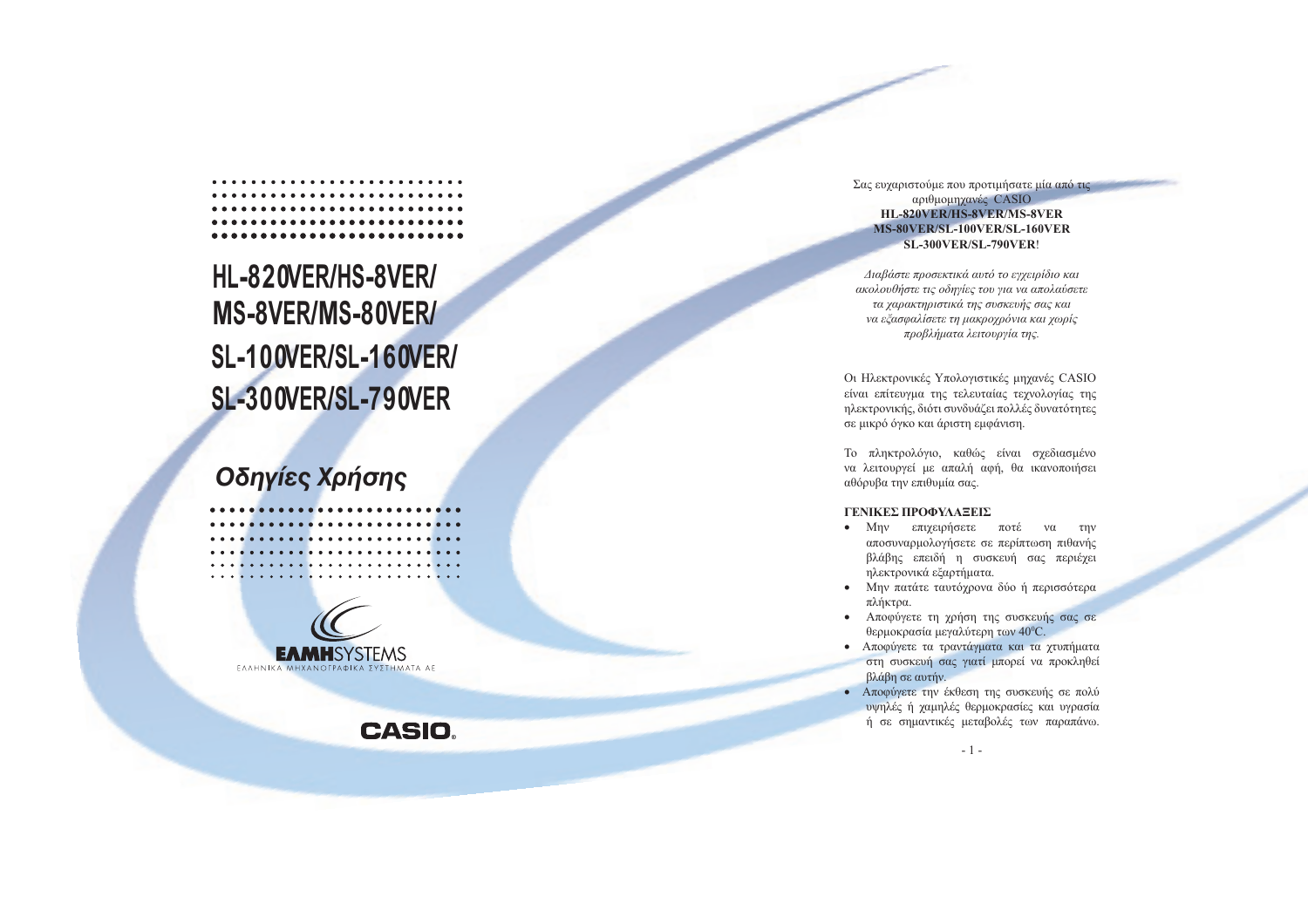Μην την αφήνετε πάρα πολύ κοντά σε φωτιά. Η πολλή ζέστη μπορεί να δημιουργήσει βλάβη στα εσωτερικά κυκλώματα.

• Για να καθαρίσετε τη συσκευή σας, μη γρησιμοποιείτε ποτέ οινόπνευμα, βενζίνη, διαλυτικό ή άλλα πτητικά υγρά. Τα υγρά αυτά μπορεί να αφαιρέσουν τα γράμματα που είναι τυπωμένα στο καπάκι και να γαλάσουν το φινίρισμα της κάσας.

#### ΤΡΟΦΟΔΟΣΙΑ

 $\bullet$ 

#### **Για την αριθμομηχανή HL-820VER**

Η αριθμομηχανή HL-820VER τροφοδοτείται από μία μπαταρία τύπου LR54(LR1130). Αντικαταστήστε την μπαταρία όταν η οθόνη γίνεται σκοτεινή. Μετά την αντικατάσταση, πατήστε το πλήκτρο C/AC για να επιβεβαιώσετε ότι στην οθόνη εμφανίζεται η ένδειξη "0".

Τοποθετήστε την μπαταρία με τη σωστή πολικότητα όπως φαίνεται στο σχήμα.



#### Για τις αριθμομηχανές: HS-8VER/MS-8VER/MS-80VER/ SL-100VER/SL-160VER/SL-300VER/ **SL-790VER**

Αυτά τα μοντέλα των αριθμομηγανών λειτουργούν με μπαταρία αλλά και με ηλιακό φως. Αντίθετα με τις άλλες ηλιακές αριθμομηχανές, μπορούν να λειτουργήσουν με οποιοδήποτε φωτισμό αρκεί να είναι δυνατή η ανάγνωση της οθόνης.

 $-2-$ 

#### ΠΡΟΣΟΧΗ!

Μην προσπαθείτε να αντικαταστήσετε μόνοι σας, την μπαταρία αυτών των αριθμομηχανών. Απευθυνθείτε στην αποκλειστική αντιπροσωπεία της CASIO στην Ελλάδα, ΕΛΜΗSΥSTEMS Α.Ε. Αν η οθόνη γίνει θολή και δυσανάγνωστη ή αν δεν εμφανίζεται καμία ένδειξη όταν πατάτε το πλήκτρο AC τότε θα πρέπει να η μπαταρία να αντικατασταθεί.

· Ακόμα και αν η μπαταρία της συσκευής σας εξασθενήσει, μπορείτε να δουλέψετε χρησιμοποιώντας το ηλιακό φως, όμως πρέπει να θυμάστε ότι αν ο φωτισμός δεν είναι αρκετός, τότε θα σβηστούν όλα τα δεδομένα που έχετε καταγωρήσει στη μνήμη της συσκευής.

#### ΠΡΟΦΥΛΑΞΕΙΣ

Η μη ορθή χρήση των μπαταριών μπορεί να προκαλέσει έκρηξη ή διαρροή των υγρών στο εσωτερικό με αποτέλεσμα να πάθει βλάβη η συσκευή σας. Τηρήστε τις εξής οδηγίες:

- Βεβαιωθείτε ότι ο θετικός και ο αρνητικός πόλος κάθε μπαταρίας είναι τοποθετημένοι προς τη σωστή κατεύθυνση.
- Μην χρησιμοποιείτε ταυτόγρονα μπαταρίες διαφορετικών τύπων.
- Μην χρησιμοποιείτε ταυτόχρονα παλιές και  $\bullet$ καινούριες μπαταρίες.
- Μην αφήνετε εξασθενημένες μπαταρίες στη θήκη της συσκευής σας, γιατί μπορεί να τρέξουν τα υγρά τους και να καταστρέψουν τη συσκευή.
- Αφαιρέστε τις μπαταρίες αν δε σκοπεύετε να χρησιμοποιήσετε τη συσκευή σας για πολύ καιρό.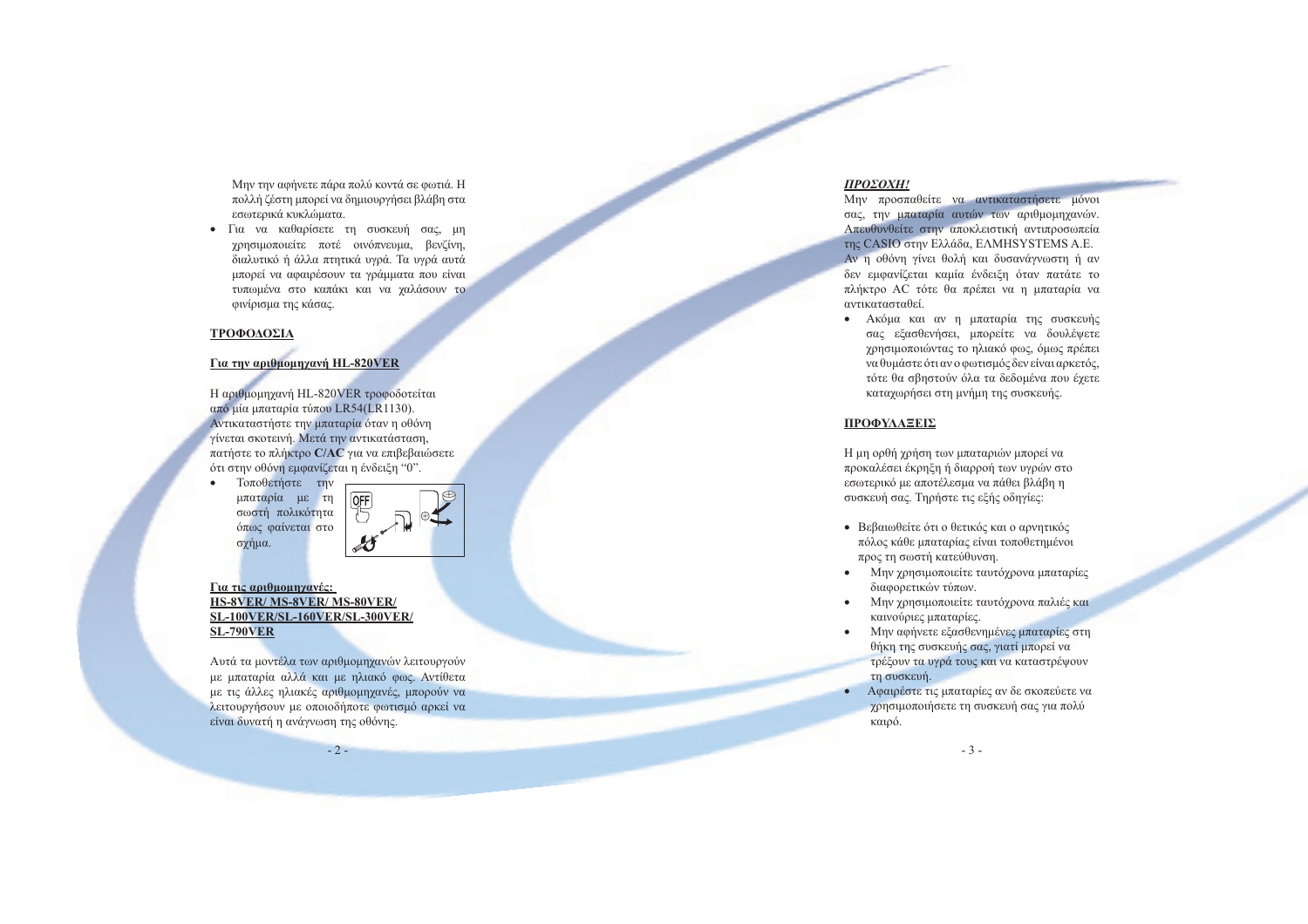- Αντικαθιστάτε τις μπαταρίες τουλάγιστον  $\bullet$ μια φορά κάθε δυο γρόνια, ανεξαρτήτως της συγνότητας γρήσης της συσκευής για αυτό το διάστημα.
- Μην προσπαθήσετε να επαναφορτίσετε  $\bullet$ εξασθενημένες μπαταρίες.
- Μην εκθέτετε τις μπαταρίες σε άμεση θερμότητα, μην τις αφήσετε να βραχυκυκλώσουν και μην προσπαθήσετε να τις αποσυναρμολογήσετε.
- Σε περίπτωση διαρροής των μπαταριών, καθαρίστε αμέσως τη θήκη των μπαταριών της συσκευής σας, προσέχοντας να μην έρθει το υγρό της μπαταρίας σ' επαφή με το δέρμα  $\sigma \alpha$ c.
- Κρατήστε τις μπαταρίες μακριά από παιδιά. Σε περίπτωση κατάποσης, συμβουλευθείτε αμέσως γιατρό.

#### Αυτόματη διακοπή λειτουργίας

Αυτή η αριθμομηγανή έγει τη δυνατότητα αυτόματης διακοπής της λειτουργίας σε 6 λεπτά περίπου μετά την τελευταία ενέργεια. Για να ξανανοίξετε τη συσκευή σας, πατήστε το πλήκτρο AC(ON). Τα δεδομένα που έχετε καταχωρήσει στη μνήμη δεν θα σβηστούν όταν ενεργοποιηθεί αυτή η δυνατότητα.

#### ΠΛΗΚΤΡΑ ΣΥΣΚΕΥΗΣ

- 1. MRC: ανάκληση αριθμού που έγει καταγωρηθεί στη μνήμη
- 2. Μ+: προσθέτει τον αριθμό που εμφανίζεται στην οθόνη με τον αριθμό που έχετε καταχωρήσει στη μνήμη.
- 3. Μ-: αφαιρεί τον αριθμό που εμφανίζεται στην  $-4-$

οθόνη από τον αριθμό που έχει καταχωρηθεί στη μνήμη

- 4. +,-,x, πλήκτρα αριθμητικών πράξεων
- 5. % / RATESET: Αριθμητικές πράξεις με εκατοστιαίο ποσοστό/καθορισμός συναλλαγματικής ισοτιμίας
- 6. AC/ON: διαγραφή όλων (εκτός μνήμης)/ συσκευή σε λειτουργία
- 7. C: διόρθωση τελευταίου αριθμού
- 8.  $+/-$ : αλλαγή προσήμου
- 9. Local: ισοτιμία νομίσματος
- 10. EURO/RATE: τιμή ευρώ/μετατροπή νομισματικών ισοτιμιών

#### Ενδείξεις οθόνης

- $M:$ Ένδειξη ανεξάρτητης μνήμης
- $E$ : Ένδειξη λάθους υπολογισμού
- $-$  1  $^{\circ}$ Ένδειξη αρνητικού αριθμού
- Ένδειξη υπολογισμού με σταθερό αριθμό  $\mathbf{K}$ :
- +,-, x, -: Ενδείξεις αριθμητικών πράξεων
- EURO: Ένδειξη τιμής ευρώ
- Local: Ένδειξη τιμής ισοτιμίας νομίσματος
- Rate: Ένδειξη μετατροπής νομίσματος

#### ΒΑΣΙΚΕΣ ΠΡΑΞΕΙΣ

| Παράδειγμα                        | Χειρισμός                                |
|-----------------------------------|------------------------------------------|
|                                   | <b>AC</b>                                |
| $6 + 3 \times 5 + 2.4 - 1 = 11.4$ | $6 - 3$ $\overline{)3 - 5 - 2.4 - 1 = 1$ |
| *1 CIAC CIAC (HL-820VER)          |                                          |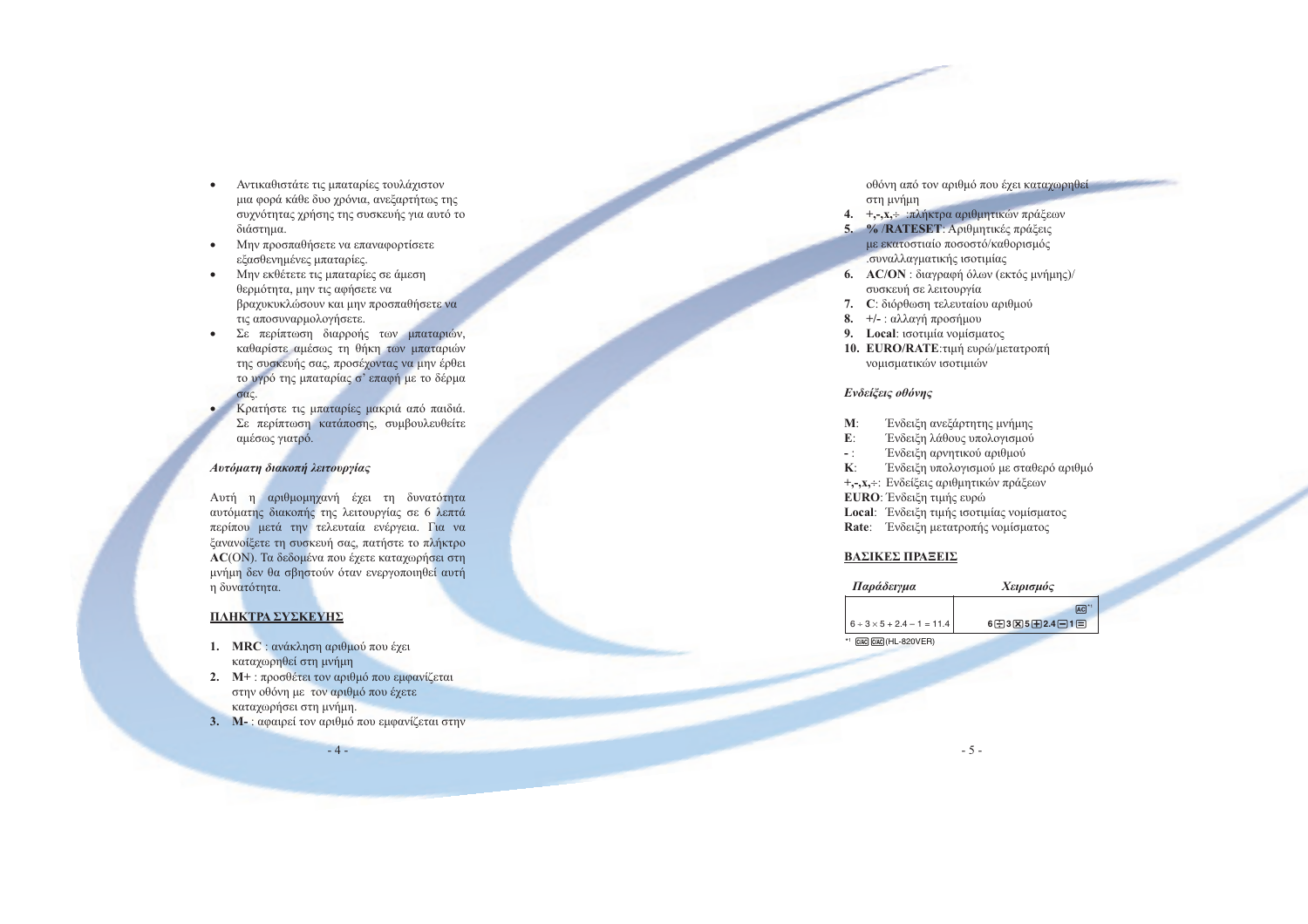#### ΠΡΑΞΕΙΣ ΜΕ ΣΤΑΘΕΡΟ ΑΡΙΘΜΟ

Εισάγετε τον αριθμό που θέλετε να χρησιμοποιήσετε ως σταθερό αριθμό και στη συνέχεια πατήστε ένα από τα πλήκτρα αριθμητικών πράξεων.

| Παράδειγμα       | Χειρισμός                          |
|------------------|------------------------------------|
| $1 + 5 = 6$      | 5田田1日                              |
| $3 + 5 = 8$      | $3\equiv$                          |
| $7 - 6 = 1$      | 6日日7日                              |
| $2-6=-4$         | 2日                                 |
| $2 \times 3 = 6$ | $2\sqrt{X}$ $\sqrt{X}$ $3\sqrt{Y}$ |
| $2 \times 4 = 8$ | 4⊟                                 |
| $15 \div 3 = 5$  | 3日日15日                             |
| $21 \div 3 = 7$  | $21 \square$                       |

#### ΠΡΑΞΕΙΣ ΜΕ ΕΚΑΤΟΣΤΙΑΙΟ ΠΟΣΟΣΤΟ

| Παράδειγμα                                                                                                                                  | Χειρισμός                                       |
|---------------------------------------------------------------------------------------------------------------------------------------------|-------------------------------------------------|
| $100 \times 5\% = 5$                                                                                                                        | $100 \times 5$ <sup>%</sup>                     |
| $100+(100 \times 5\%) = 105$                                                                                                                | $100$ $\overline{X}$ $5\%$ $\overline{H}$       |
| 10- $(10 \times 20\%)=8$                                                                                                                    | $10$ $\overline{X}$ $20$ $\overline{\%}$ $\Box$ |
| Ποιό το κέρδος όταν η<br>τιμή αγοράς ενός<br>είδους<br>είναι 120 ευρώ και το<br>ποσοστό κέρδους στην<br>τιμή πώλησης είναι<br>25% (Mark-up) | 120 $\boxplus$ 25 $\%$                          |

 $-6-$ 

### ΠΡΑΞΕΙΣ ΧΡΗΣΙΜΟΠΟΙΩΝΤΑΣ ΤΗ **MNHMH**

| Παράδειγμα                                                            | Χειρισμός                                                                                  |
|-----------------------------------------------------------------------|--------------------------------------------------------------------------------------------|
| $8 \times 9 = 72$<br>$-)$ 5 $\times$ 6 = 30<br>$2 \times 3 = 6$<br>48 | $MRC$ $MRC$ $A$ C $^*$ 8 $X$ 9 $M+$<br>$5 \times 6$ M-<br>$2[\overline{X}]3[\overline{W}]$ |
|                                                                       |                                                                                            |

 $*$ 1  $C/AC$  $C/AC$  $(HL-820VER)$ 

#### ΜΕΤΑΤΡΟΠΕΣ ΣΥΝΑΛΛΑΓΜΑΤΙΚΩΝ ΙΣΟΤΙΜΙΩΝ ΜΕ ΕΥΡΩ

#### Εισαγωγή ισοτιμιών

Για να εισάγετε τις ισοτιμίες των νομισμάτων σε σχέση με το ευρώ, π.χ. για να εισάγετε ότι το 1ευρώ = 340,75 δρχ. ακολουθήστε την παρακάτω διαδικασία:

- 1. Πατήστε το πλήκτρο AC (ή δύο φορές το πλήκτρο C/AC για το HL-820VER).
- · Πατώντας αυτό το πλήκτρο, δεν διαγράφονται τα περιεχόμενα της ανεξάρτητης μνήμης ούτε η ισοτιμία του ευρώ.
- 2. Κρατήστε πατημένο το πλήκτρο RATE SET για δύο δευτερόλεπτα περίπου.
- · Η ένδειξη στην οθόνη σας θα σβήσει και θα ανάψει ξανά.
- 3. Εισάγετε την τιμή της ισοτιμίας π.χ. 340,75

Πατήστε το πλήκτρο RATE SET για να 4. καταχωρήσετε την  $\overline{340.75}$ ισοτιμία.

Για να δείτε την ισοτιμία που έχετε εισάγει, πατήστε το πλήκτρο AC (το πλήκτρο C/AC δύο φορές για το HL-820VER) και στη συνέχεια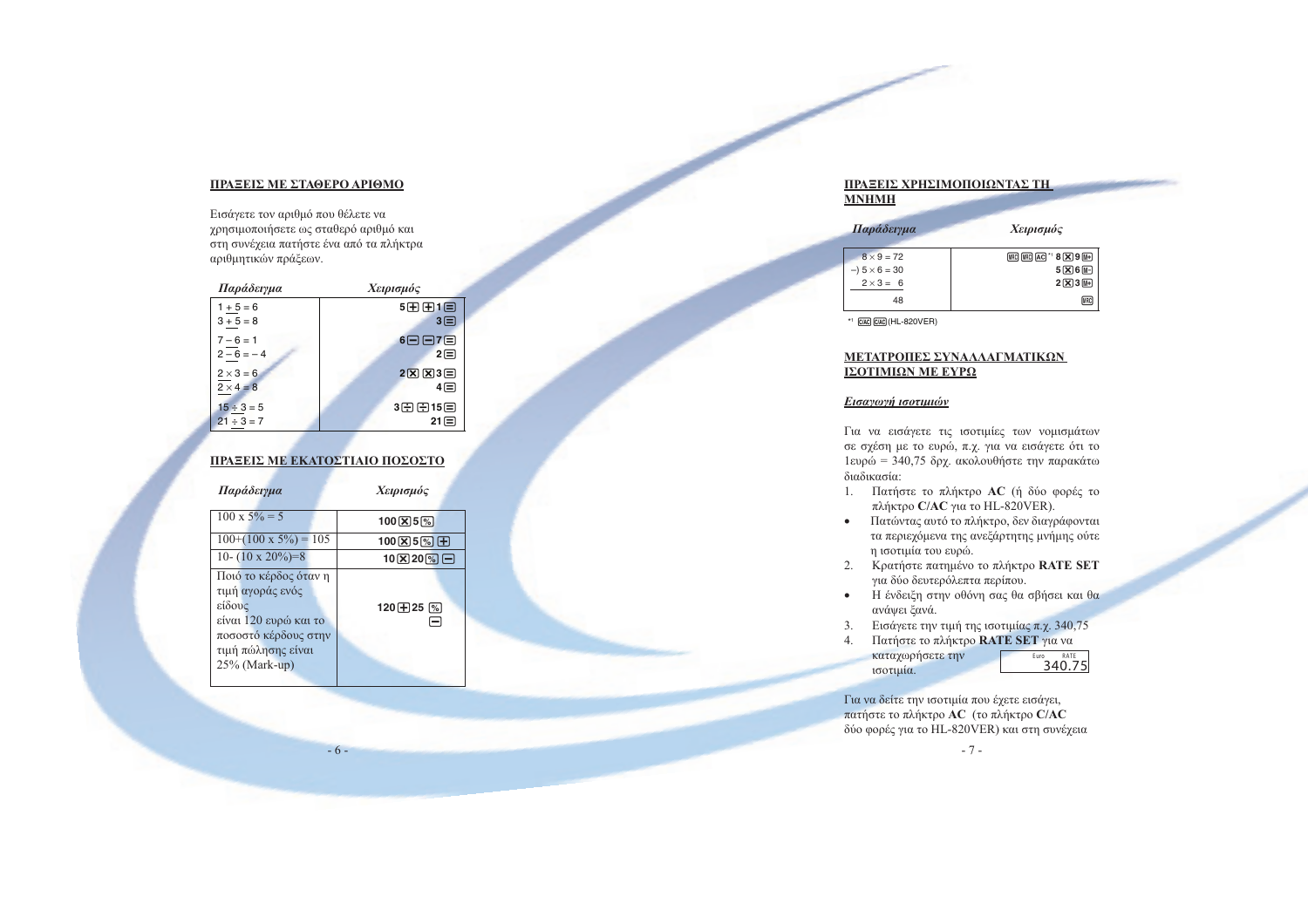#### πατήστε το πλήκτρο EURO.

#### Υπολογισμοί με Ευρώ

Παράδειγμα: Για να βρείτε πόσα ευρώ είναι 100 δρχ πατήστε τα παρακάτω πλήκτρα:



 $Euro$  $*$ <sup>1</sup>  $C/AC$  $C/AC$  $(HL-820VER)$ 

#### ΔΙΟΡΘΩΣΗ ΛΑΘΩΝ ΕΙΣΑΓΩΓΗΣ

Για να διαγράψετε μί ατιμή που μόλις έχετε εισάγει, πατ' σητε το πλήκτρο C (το πλήκτρο

 $-8-$ 

110.

 $C/AC$ για το HL-820VER). Διαγραφή υπολογισμών

Για να μηδενίσετε την αριθμομηχανή χωρίς να διαγράψετε τα περιεχόμενα της ανεξάρτητης μνήμης πατήστε το πλήκτρο AC (το πλήκτρο C/AC δύο φορές για το HL-820VER). Για να διαγράψετε μόνο τα περιεχόμενα της μνήμης, πατήστε το πλήκτρο MRC δύο φορές.

#### ΤΕΧΝΙΚΕΣ ΠΡΟΔΙΑΓΡΑΦΕΣ

| Μνήμη         | Ανεξάρτητη μνήμη            |  |
|---------------|-----------------------------|--|
| Τροφοδοσία    | <b>HL-820VER:</b>           |  |
|               | 1 μπαταρία τύπου            |  |
|               | LR54 (LR1130)               |  |
|               | HS-820VER/MS-8VER/          |  |
|               | MS-80VER/SL-100VER/         |  |
|               | <b>SL-160VER/SL-300VER/</b> |  |
|               | <b>SL-790VER:</b>           |  |
|               | Διπλό σύστημα               |  |
|               | τροφοδοσίας:                |  |
|               | Ηλιακό                      |  |
|               | 1 μπαταρία τύπου            |  |
|               | LR54 (LR1130)               |  |
| Διάρκεια ζωής | <b>HL-820VER:</b>           |  |
| μπαταριων     | 7000 ώρες περίπου           |  |
|               | συνεχούς λειτουργίας        |  |
|               | HS-820VER/MS-8VER/          |  |
|               | <b>MS-80VER/SL-100VER/</b>  |  |
|               | <b>SL-160VER/SL-300VER/</b> |  |
|               | <b>SL-790VER:</b>           |  |
|               | 3 έτη περίπου (1 ώρα        |  |
|               | λειτουργία την ημέρα)       |  |
| Αυτόματη      | 6 λεπτά μετά από κάθε       |  |
| διακοπή       | ενέργεια                    |  |
| τροφοδοσίας   |                             |  |

 $-9-$